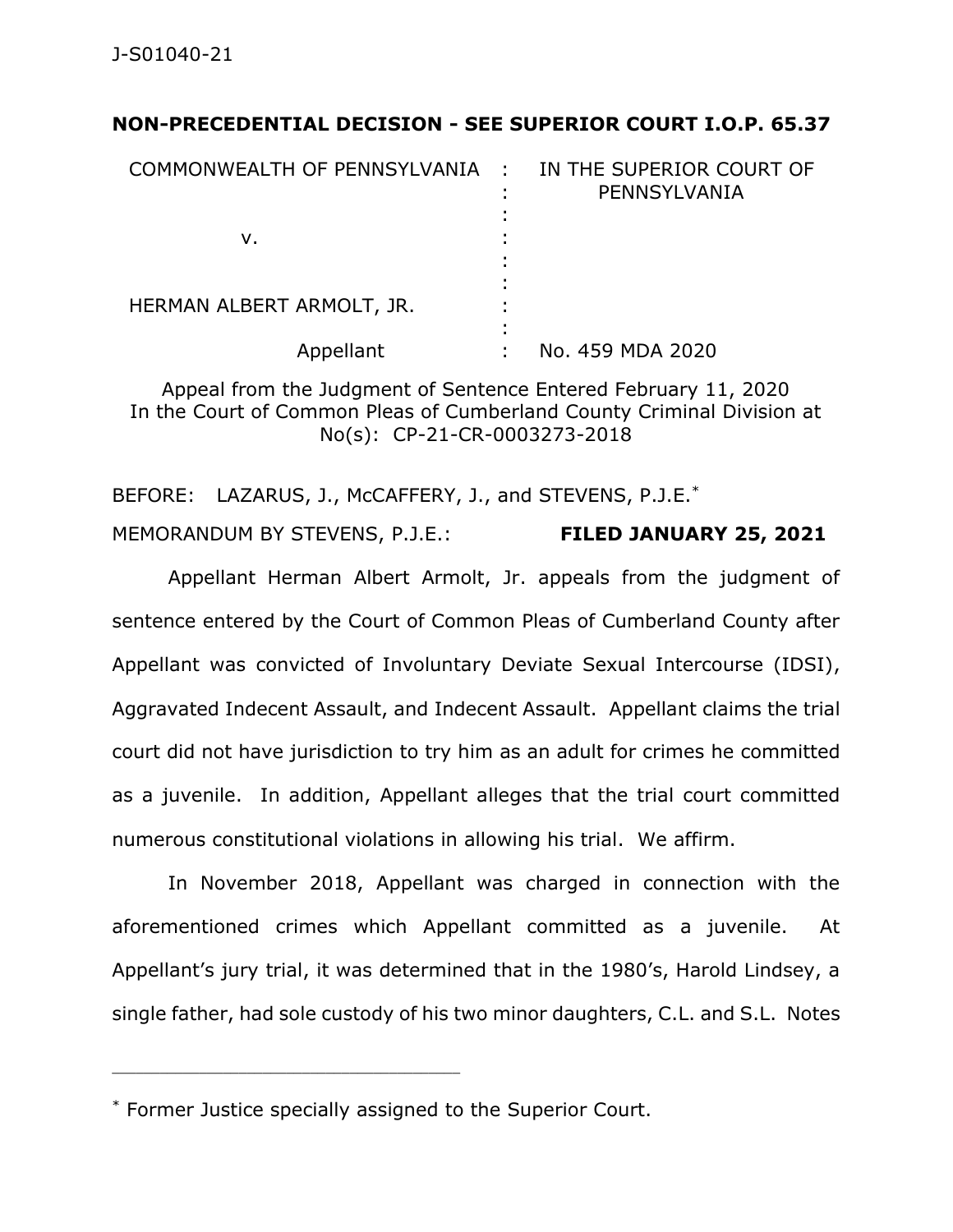of Testimony (N.T.),  $11/4/19 - 11/7/19$ , at 77. Harold became romantically involved with Bonnie Armolt, who moved into Harold's residence along with three of her minor children, Melissa, Brian, and Appellant (also known as J.R.). N.T. at 78-79. Appellant's older brother, Keith, moved into the residence several years later. N.T. at 87.

C.L. alleged that Appellant engaged in a course of conduct initially began as physical abuse and progressed to sexual abuse over a span of years from the late 1980s to the early 1990s. C.L. recalled that Appellant's assaults started when she was seven and continued until she was fifteen or sixteen. N.T. at 87, 97, 193-94, 347-48. From the years 1987 and 1994, Appellant was ten to seventeen years of age. N.T. at 348. C.L. claimed that Appellant forced her to have sexual intercourse and to give him oral sex on numerous occasions when her father was working at night. N.T. at 87-97. $<sup>1</sup>$  C.L. claimed</sup> that she tried to fight Appellant off by kicking and screaming but he held her down. N.T. at 93.

C.L. also indicated that Appellant forced her younger sister, S.L., (who was five years old at that time) to touch C.L.'s vagina with her hand despite

<sup>&</sup>lt;sup>1</sup> In addition, C.L. claimed that Appellant's brothers, Keith and Brian, also physically and sexually assaulted her. Appellant was jointly tried with Keith Armolt, who was acquitted of all charges. Brian Armolt passed away before the charges were brought in this case. N.T. at 91.

Moreover, C.L. alleged that Appellant's mother, Bonnie, was physically abusive to her. N.T. at 192. While C.L. also gave extensive testimony regarding the physical abuse that she was subjected to, we limited our discussion to the conduct for which Appellant was charged and convicted with in this case.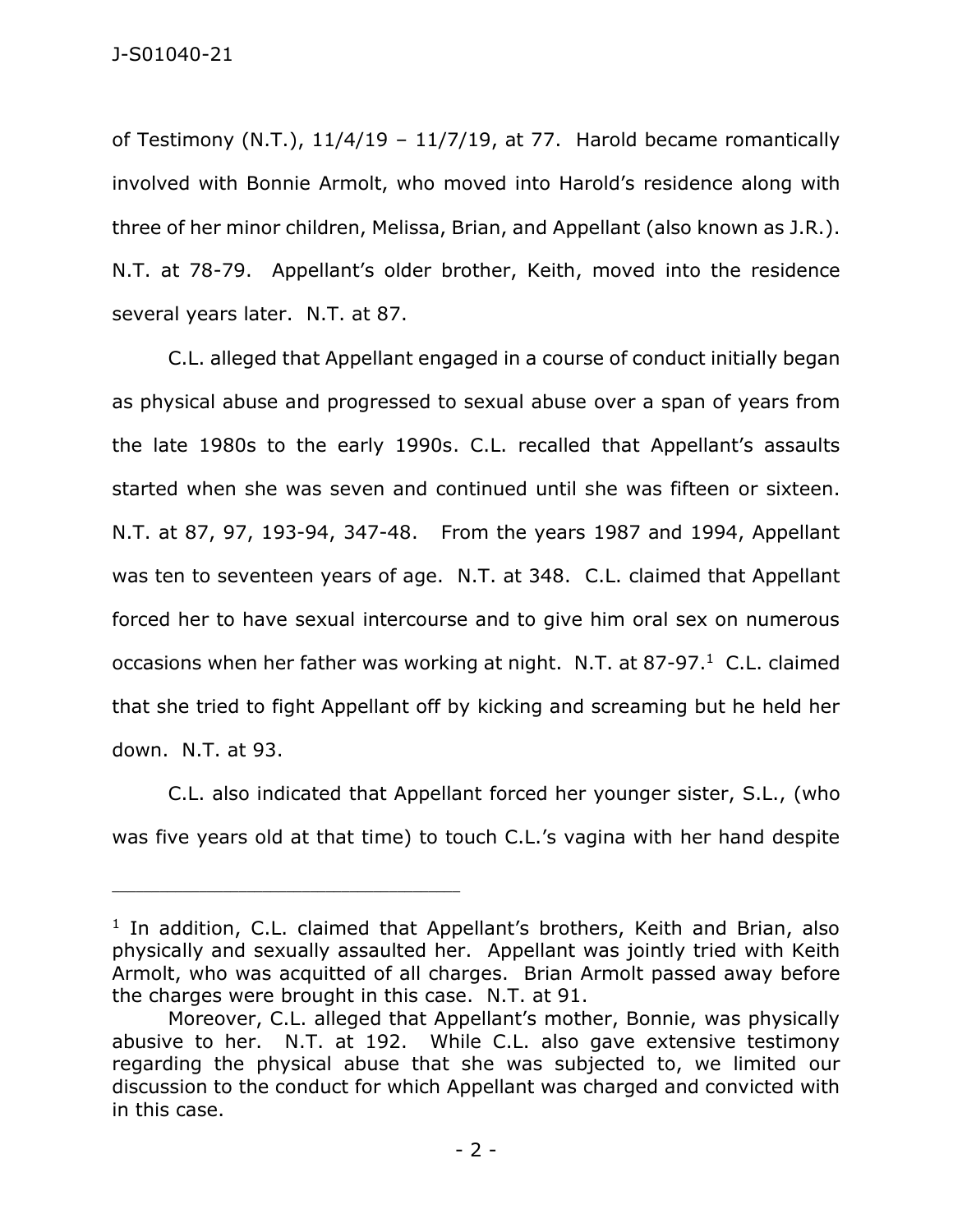her protests. N.T. at 105-106. C.L. recalled that she and S.L. would try to keep Appellant and his brothers out of their room by barricading the door with furniture, but were unsuccessful. C.L. testified that Appellant and his brothers referred to her as "Shitty" and S.L. as "Vaseline." N.T. at 79.

At one point, C.L. ran away from home and went the home of a friend, who convinced C.L. to talk to authorities. N.T. at 108-112. C.L. testified that she reported the sexual abuse to a state trooper, who became "teary-eyed" and told C.L. he would help her. N.T. at 112. C.L. recalled that the unnamed trooper brought C.L. to Children and Youth Services (CYS) where a CYS caseworker told her that, as C.L. did not have any physical bruises on her body, that there was nothing they could do for her. N.T. at 110-13.

C.L. returned home, where Appellant continued to abuse her. N.T. at 113-14. C.L. responded by learning self-defense through karate lessons. N.T. at 94, 100, 114. C.L. indicated that the abuse continued until one occasion when Appellant's mother, Bonnie, started pulling C.L.'s hair; C.L. fought back and violently punched Bonnie with closed fists. N.T. at 115. C.L. threatened to do the same to Appellant if he ever touched her again. N.T. at 117.

C.L.'s father then forced C.L. to leave his home and live with her mother. N.T. at 116. C.L. testified that she did not tell her father about the abuse because she feared that he would hurt Appellant and be imprisoned himself. N.T. at 107-108. C.L. indicated that she revealed the abuse to her father in 2004 before he died from cancer. N.T. at 118-19. After C.L. reported

- 3 -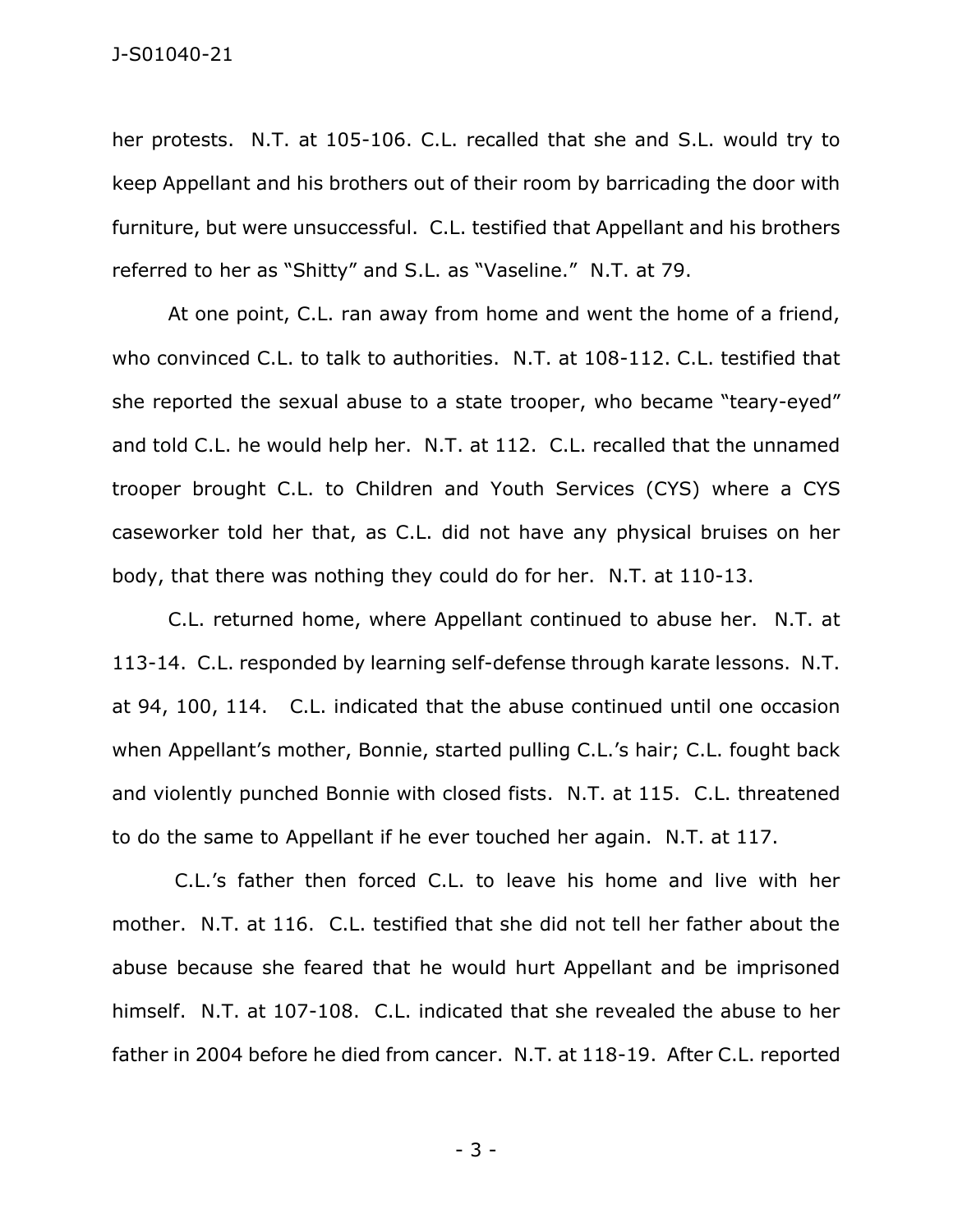the abuse again to the State Police in 2016, the instant charges were filed against Appellant in November 2018. N.T. at 121.

The prosecution also called S.L., C.L.'s sister, to testify. While S.L. indicated that she never saw Appellant sexually assault C.L., she confirmed that Appellant had forced her to touch C.L.'s vagina with her fingers and her mouth when they were minors living in their father's home.<sup>2</sup> N.T. at 324-25. S.L. also testified that she and C.L. attempted to barricade themselves in their bedroom to protect themselves against Appellant and his brothers. N.T. at 325. S.L. also shared that Appellant's nicknames for her and her sister were "Vaseline" and "Shit." N.T. at 320.

Pennsylvania State Trooper John Boardman testified that he found records that indicated that the state police investigated a runaway report for C.L. on April 29, 1996, but Trooper Boardman was unable to locate a copy of the police report. N.T. at 384. Records from CYS from 1996 were also not available to evaluate whether caseworkers had any interaction with C.L. at that time. N.T. at 384-85. Trooper Boardman also indicated that there was never a report made to the State Police about any abuse allegations towards C.L.'s sister, S.L.; Trooper Boardman indicated that he first heard about S.L.'s allegations at trial. N.T. at 396.

At the conclusion of the trial, the jury convicted Appellant of two counts of IDSI and one count each of Aggravated Indecent Assault and Indecent

 $2$  Appellant was not charged in connection with these allegations as S.L. did not wish to pursue charges.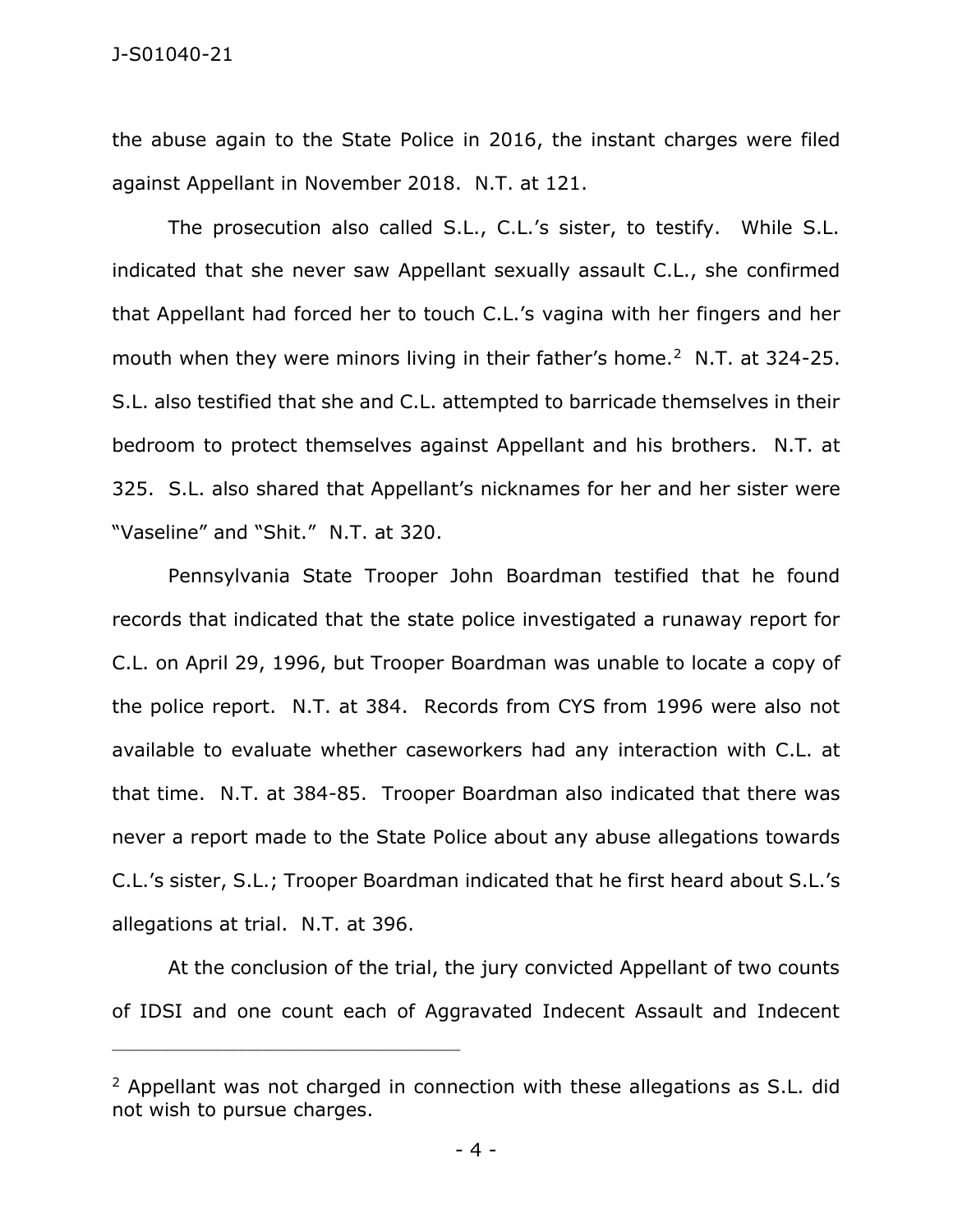Assault, but acquitted Appellant of Rape. The trial court deferred sentencing to allow for the Sexual Offender Assessment Board (SOAB) to determine whether Appellant was a sexually violent predator (SVP). The SOAB found that Appellant was not an SVP.

On February 11, 2020, the trial court sentenced Appellant to four to eight years' imprisonment for each IDSI conviction, and one to two years' imprisonment for Aggravated Indecent Assault. As the trial court set all of Appellant's individual sentences to run concurrently, Appellant was given an aggregate sentence of four to eight years' imprisonment.

On March 10, 2020, Appellant filed a timely appeal. Thereafter, on March 10, 2020, the trial court filed an order directing Appellant to file a concise statement of errors complained on appeal pursuant to Pa.R.A.P. 1925(b) within twenty-one days of the entry of its order on the docket. On May 4, 2020, Appellant filed his concise statement.<sup>3</sup>

 $3$  On March 16, 2020, the Pennsylvania Supreme Court declared a general, statewide judicial emergency on account of COVID-19. *In re: General Statewide Judicial Emergency*, 228 A.3d 1281 (Pa. 3/16/20) (*per curiam*). In subsequent orders, the Supreme Court generally suspended "all time calculations for the purposes of time computation relevant to court cases … as well as time deadlines[.]" *In re: General Statewide Judicial Emergency*, 228 A.3d 1283 (Pa. 3/18/20) (*per curiam*). On April 28, 2020, the Supreme Court ordered: "legal papers or pleadings (other than commencement of actions where statute of limitations may be in issue) which are required to be filed between March 19, 2020, and May 8, 2020, generally shall be deemed to have been filed timely if they are filed by close of business on May 11, 2020." *In re: General Statewide Judicial Emergency*, 230 A.3d 1015 (Pa. 4/28/20) (*per curiam*) (emphasis omitted).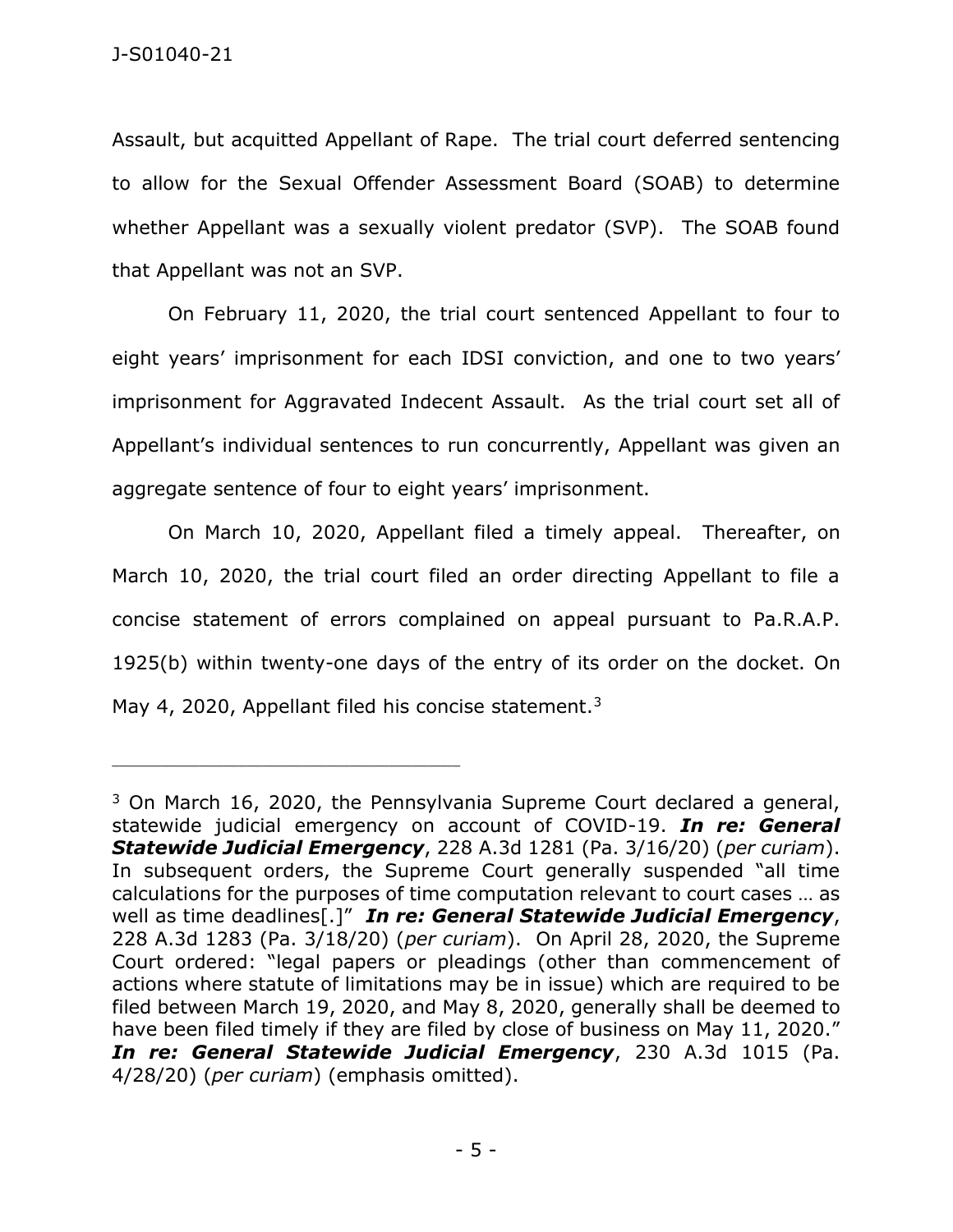Appellant raised the following issues on appeal:

- 1. Whether the Trial Court erred in retaining jurisdiction to try and sentence Appellant as an adult for crimes that he committed as a juvenile.
- 2. Whether the Trial Court erred by conferring adult jurisdiction and imposing a four to eight-year prison sentence upon an individual for crimes committed while the individual was a juvenile violated the Equal Protection, Due Process and Cruel and Unusual Punishment clauses to the United States and Pennsylvania Constitution.

Concise Statement, 5/4/20, at 1.

Appellant first contends that the trial court erred in allowing the Commonwealth to pursue adult charges against Appellant for sexual offenses Appellant committed as a juvenile. $4$  As the victim had claimed that she initially reported the assaults in 1996 while the Appellant was still a juvenile, Appellant suggests that the Commonwealth was required to proceed in juvenile court and Appellant should not be required to serve an adult prison sentence.

This Court has explained that the special treatment provided to criminal offenders under the Juvenile Act is created by statute and is not a constitutional requirement. *Commonwealth v. Monaco*, 869 A.2d 1026 (Pa.Super. 2005) (citing *Commonwealth v. Cotto*, 562 Pa. 32, 753 A.2d 217 (2000)). The Juvenile Act's special protections are only applicable to a "child,"

While Appellant was ordered to file his concise statement by March 31, 2020, we deem his concise statement filed on May 4, 2020 to be timely in light of the Supreme Court's suspension of time computation during the statewide judicial emergency.

<sup>&</sup>lt;sup>4</sup> Appellant does not challenge the sufficiency or weight of the evidence presented in support of his convictions.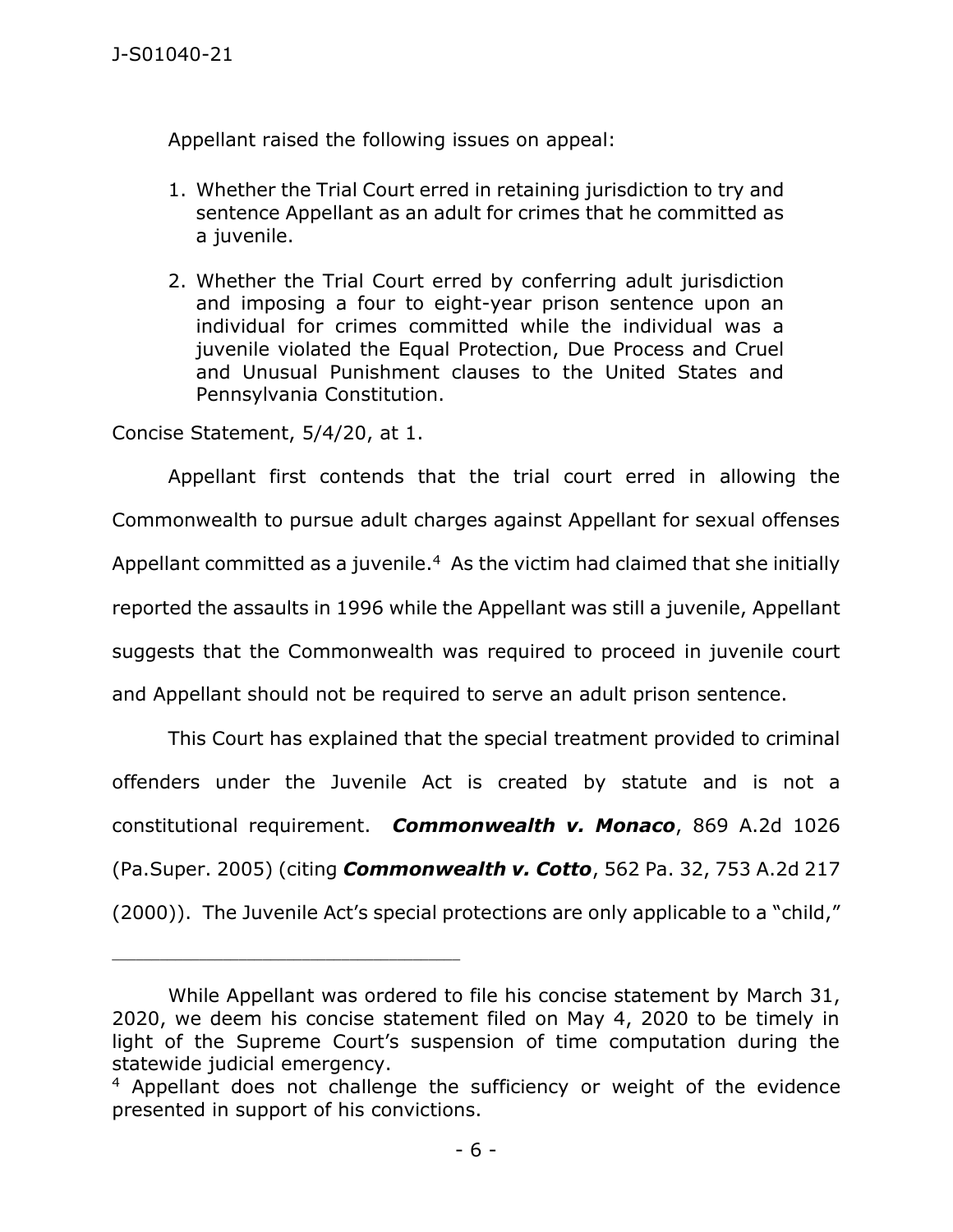which the Juvenile Act defines in relevant part as an individual who "is under the age of 21 years who committed an act of delinquency before reaching the age of 18 years." 42 Pa.C.S.A. § 6302.

In *Commonwealth v. Anderson*, 630 A.2d 47 (Pa.Super. 1993), this Court held that a twenty-two year old defendant could be tried as an adult for charges he committed at the age of sixteen and thus reversed a trial court's dismissal of charges against that defendant. This Court determined that Anderson did not satisfy the Juvenile Act's definition of a "child" because he was twenty-one years old when he was arrested and charged. This Court also noted that Anderson had deliberately avoided the justice system by failing to appear at his scheduled hearing as a juvenile, and therefore, "forfeited any benefits he may have derived from the Juvenile Court system." *Id*. at 97.

In *Monaco*, this Court held on collateral appeal that the trial court did not err in failing to transfer the appellant's case to Juvenile Court and trying the appellant, who was twenty-two years old upon his arrest, as an adult for sexual assaults he committed starting at the age of fifteen and continuing until the age of twenty-one. Citing the rationale in *Anderson*, the *Monaco* Court found that Appellant did not qualify as a "child" under the statutory definition in the Juvenile Act at the time of his arrest and no longer "fell within the ambit of the juvenile justice system." *Monaco*, 869 A.2d at 1029.

Moreover, while *Monaco* court acknowledged that the appellant was not responsible for the delay in his prosecution, the *Monaco* court found the

- 7 -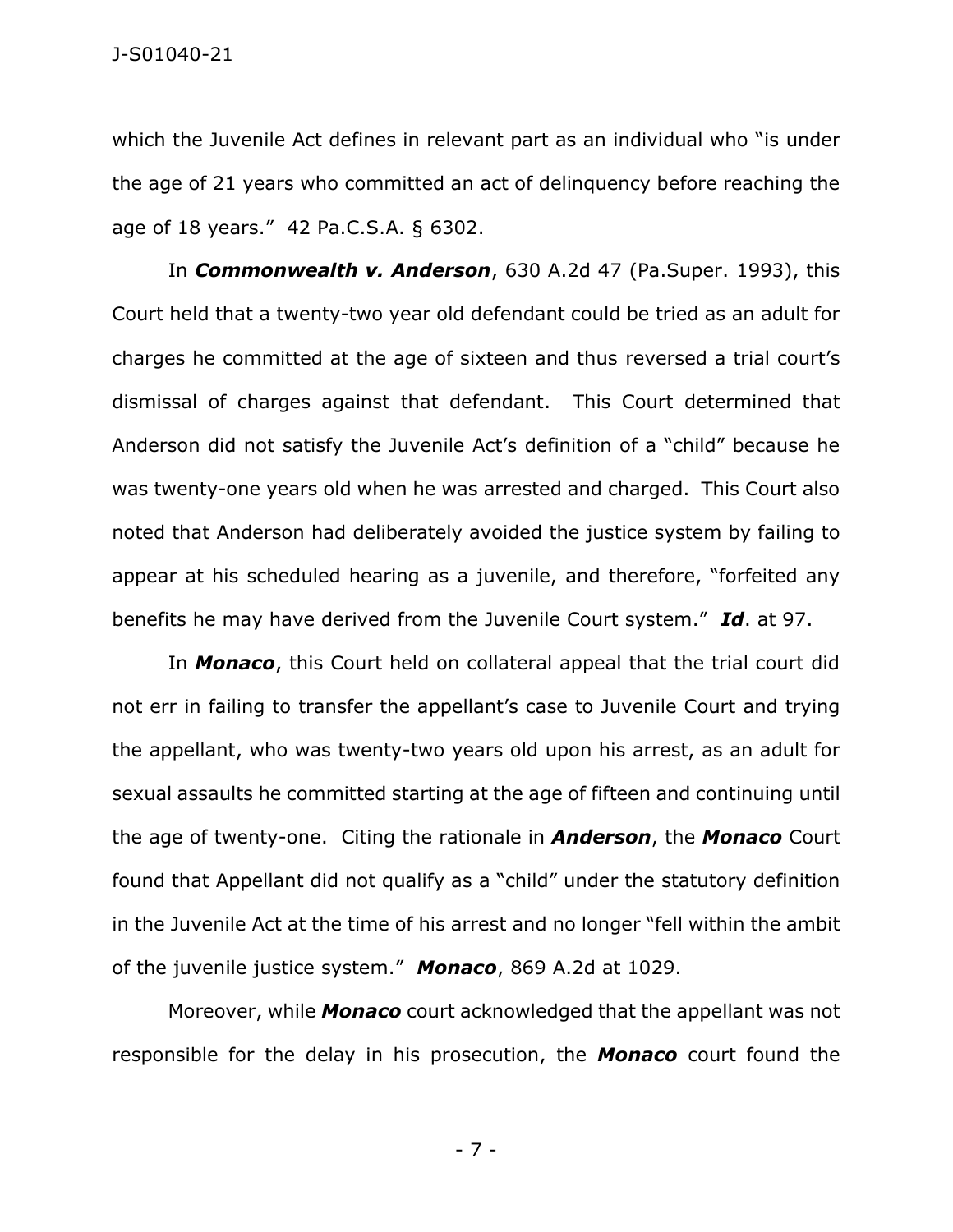rationale in *Anderson* would apply "absent some improper motivation for the delay." *Monaco*, 869 A.2d at 1030.

Likewise, in this case, Appellant, who was arrested at age forty-one, does not qualify as a "child" under the Juvenile Act and is not entitled to the statutory protections provided therein. Moreover, Appellant has not identified any improper motivation for any delay in prosecution on the part of the Commonwealth.<sup>5</sup> Pursuant to *Anderson* and *Monaco*, we conclude that the trial court properly tried and sentenced Appellant as an adult.

In Appellant's second claim, he contends that the trial court "erred by conferring adult jurisdiction and imposing a four to eight-year prison sentence upon an individual for crimes committed while the individual was a juvenile violated the Equal Protection, Due Process and Cruel and Unusual Punishment clauses to the United States and Pennsylvania Constitution." 1925(b) statement, at 1.

However, Appellant does not develop any meaningful discussion in his appellate brief to support his allegation that he was denied equal protection of the law or due process or that he was sentenced to cruel and usual punishment. Appellant's failure to develop these claims with argument, applicable authority, and pertinent analysis results in the waiver of his claims. *Commonwealth v. Antidormi*, 84 A.3d 736 (Pa.Super. 2014) ("[a]s

<sup>&</sup>lt;sup>5</sup> We acknowledge that Appellant was not responsible for the delay in this prosecution.